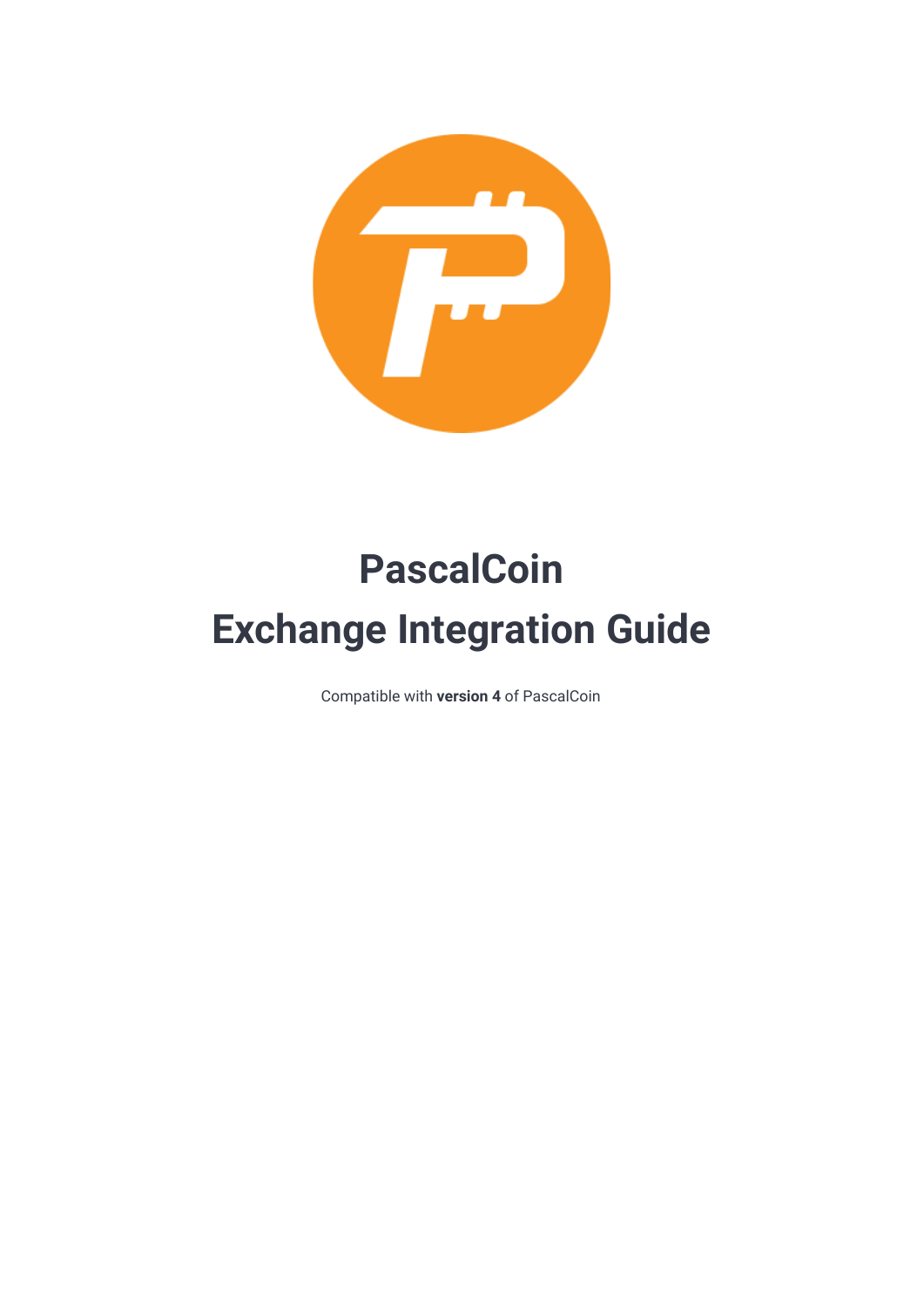

### **Introduction**

This document will explain how to integrate PascalCoin V4 into your exchange with the help of the inbuilt JSON RPC API.

In PascalCoin there are two types of digital assets that can be exchanged:

#### - **PASC**

This is the cryptocurrency and is the most common type of asset. It has 4 decimals.

- **PASA** These are PascalCoin accounts which are necessary to send and receive PASC.

Most exchanges will only trade PASC and not PASA. PASC can be exchanged in the same way as other cryptocurrencies are.

However, trading PASA is different since they are non-fungible assets. This means that some PASA are more valuable than others, due to their desirable numbers and/or names. For PASA exchanges, an auction-style market is recommended, such as PascWallet $^1$ .

In order to support a large number of users, exchanges do not require a PASA for each user. They are able to integrate PascalCoin into their exchange using a single PASA owned by the exchange which acts as a custodian account for all their users.

User deposits can be identified via payload inside the deposit transactions.

### **This documentation focuses on integrating PASC.**

Make sure to explore [https://www.pascalcoin.org/development/rpc](https://www.pascalcoin.org/development/rpc#setwalletpassword) for examples on how to use the JSON-RPC API of PascalCoin.

<sup>1</sup> [http://www.pascwallet.com](http://www.pascwallet.com/)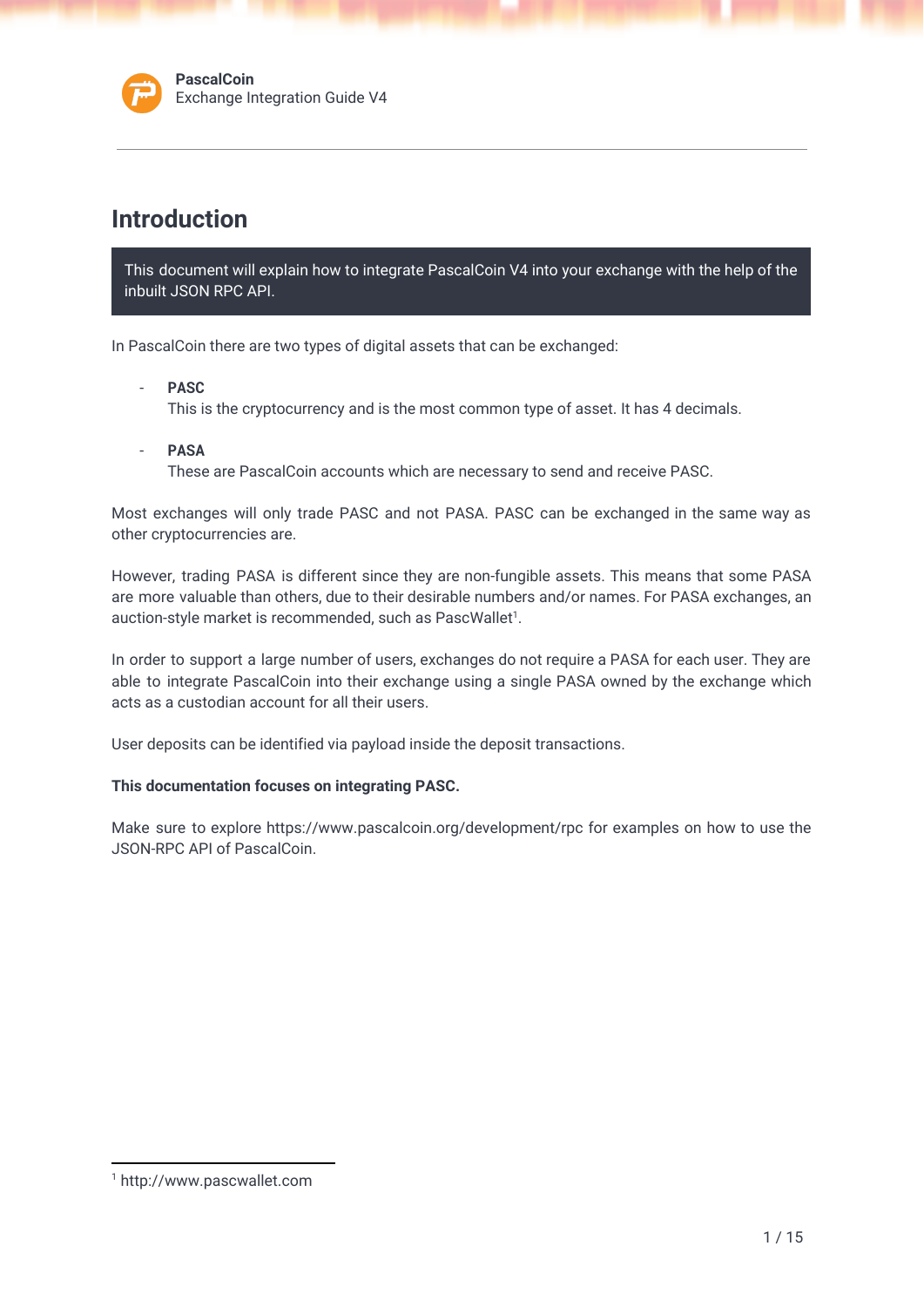

# **Install PascalCoin**

Installing PascalCoin is simple and can be installed on Linux or Windows. Minimum requirements are 2GB RAM, 2 CPU's and at least 20GB of storage. You can find the downloads on our github.com releases page<sup>2</sup>.

The server should be isolated from the public network! The following ports are used by your node:

#### **Port 4004**

This is the default PascalCoin network protocol port. It is used to keep your installation in sync with the network, so it must be accessible publicly.

#### **Port 4003**

This is the default JSON RPC port. This port should only be accessible by the IP's that are allowed to communicate with PascalCoin to either query the blockchain or to create transactions.

The PascalCoin software releases contains 2 executables:

#### 1. **GUI wallet**

The GUI wallet is the wallet that is also used by the end-users of PascalCoin. It's a full featured wallet, explorer, node and API server at the same time

#### 2. **The Daemon**

The daemon is a service that provides the same functionalities as the GUI, just without GUI.

It is advised to use the daemon for your server(s), but during development it might help to use the GUI wallet to have a visual feedback on everything that happens in your exchange wallet as well as the PascalCoin Blockchain.

To start the daemon use the following command:

./pascalcoin\_daemon[.exe] -r

By default, the JSON-RPC API is only accessible from the same server. The GUI as well as the daemon can be configured to allow access from more IP's - but **not** or all IP's.

In the GUI wallet, select "Project" I "Options" from the main menu and change the "Allowed IP's" for the JSON-RPC API to a list of IPs divided by a semicolon.

In the daemon, open the pascalcoin\_daemoni.ini file in the same folder as the executable and edit the RPC\_WHITELIST value. The same rules apply as for the GUI wallet.

<sup>2</sup> <https://github.com/PascalCoin/PascalCoin/releases>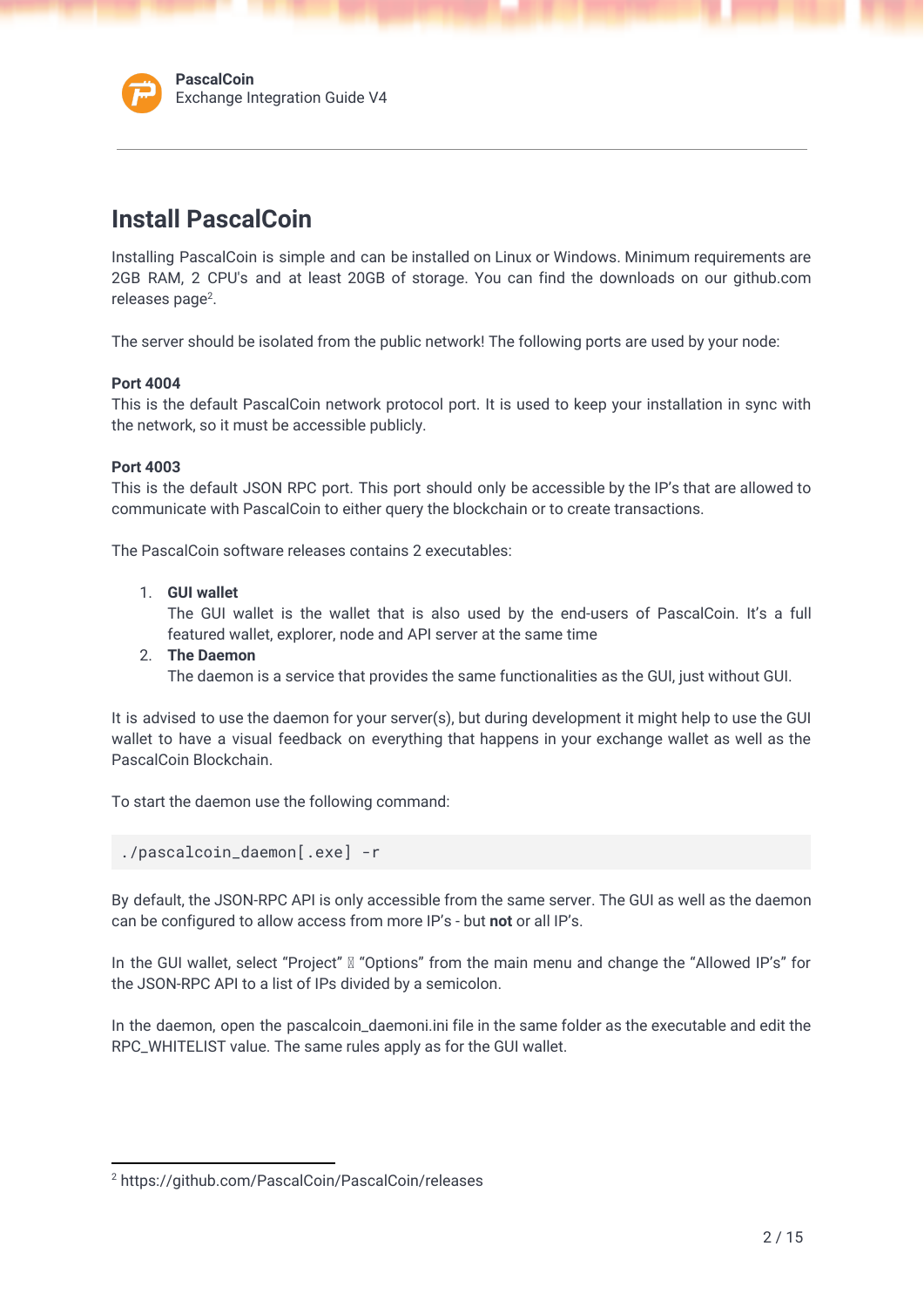

### **Prepare your wallet**

After installing and starting the software, the wallet will sync with the network. While this happens, you must set a wallet password to make sure your wallet is safe.

By default the password is an empty string, so the wallet is not protected. Everyone with access to it (e.g. JSON RPC) can execute private key related methods and possibly drain your wallet. If you use the GUI, go to Project  $\mathbb B$  Private keys and set the wallet password. If you use the daemon, use the JSON-RPC method setwalletpassword<sup>3</sup> to change it.

> A PascalCoin installation manages a single wallet. Each wallet contains one or more public/private key pairs as well as one or more public keys. Each public key holds one or more PASA.

Once you set the password, operations related to private keys (e.g. making a transaction) require you to unlock the wallet, execute the private key related JSON-RPC method and lock the wallet again using the lock<sup>4</sup> and unlock<sup>5</sup> JSON RPC API methods.

<sup>3</sup> <https://www.pascalcoin.org/development/rpc#setwalletpassword>

<sup>4</sup> <https://www.pascalcoin.org/development/rpc#lock>

<sup>5</sup> <https://www.pascalcoin.org/development/rpc#unlock>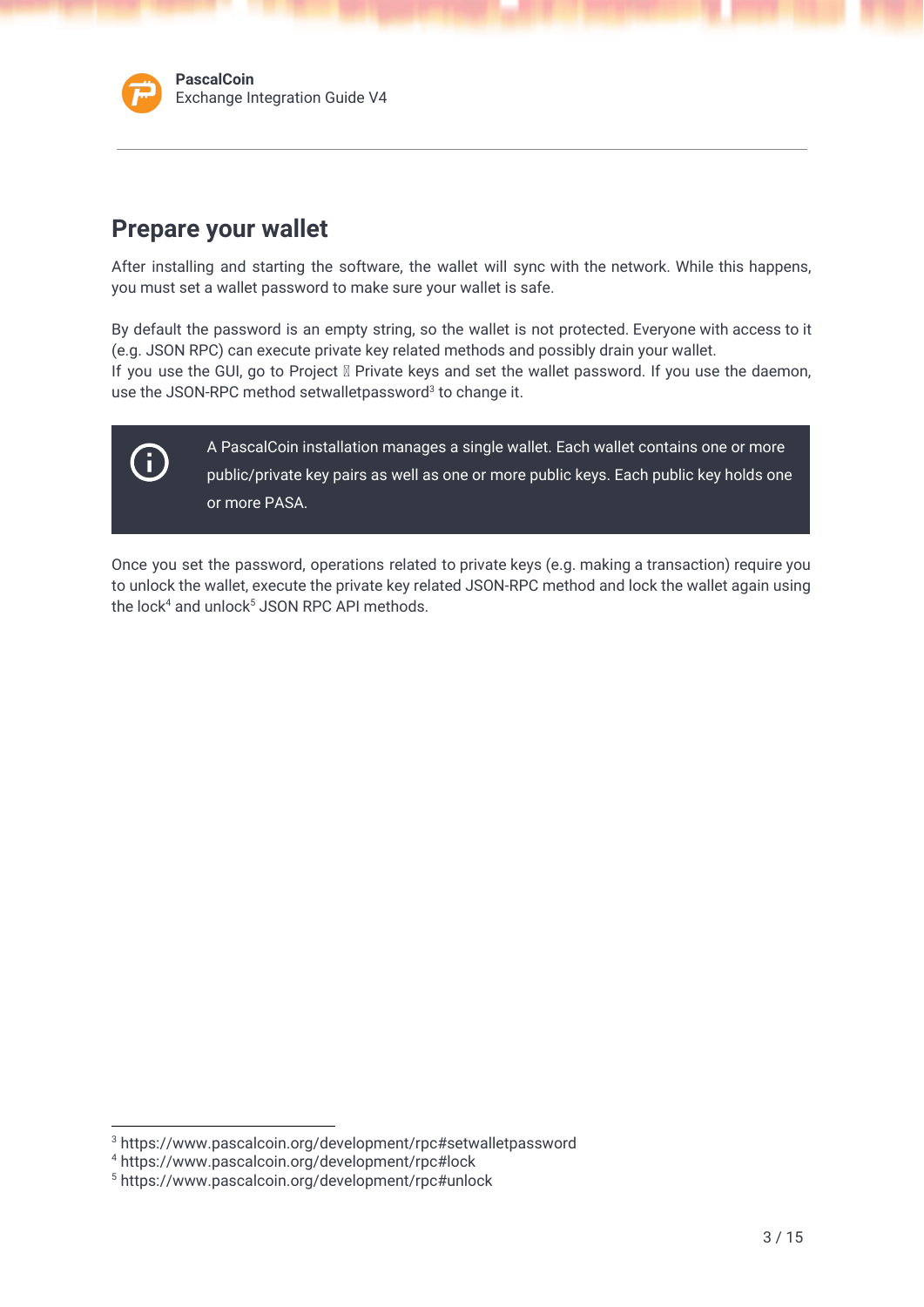

## **Create your Exchange's key**

In order to send/receive PASC with your installation, you'll need at least 1 key-pair. This key-pair will be associated to your exchange account (PASA).

On the first run, PascalCoin will examine your wallet for keys and if none are found, it will add one for you automatically.

To add new key pairs to your wallet, you can use the JSON RPC addnewkey<sup>6</sup> method.

Calling this method will generate a new private/public key pair. The private key will be saved by the application internally. The Public Key is returned and accessible.



For operational and maintenance simplicity, it's a good idea to name your key in a relevant way in order to avoid later confusion. Key names are only stored in the wallet and are not public.

It is advised to start with only one key-pair for your integration. You can add other keys later and manage multiple PASAs to, e.g., avoid paying fees when withdrawing by using a load-balancing approach with multiple keys.

It is important that you backup your keys. As mentioned above, the keys are stored internally. They are stored in a file in the home directory of the user that runs the wallet.

#### **Unix/Linux Systems**

Your keys as well as the blockchain data are stored in the **%APPDATA%/PascalCoin**folder.

#### **Windows Systems**

Your keys as well as the blockchain data are stored in the **\$USER/PascalCoin**folder.

The file WalletKeys.dat in the folder contains all your keys, so this is the file you'll need to backup. This file can also be copied to other installations of the software for re-use.



**Please ensure that your wallet keys are backed up all the time.**

To programmatically determine the available keys in PascalCoin, you can use the getwalletpubkeys<sup>7</sup> method.

<sup>6</sup> <https://www.pascalcoin.org/development/rpc#addnewkey>

<sup>7</sup> <https://www.pascalcoin.org/development/rpc#getwalletpubkeys>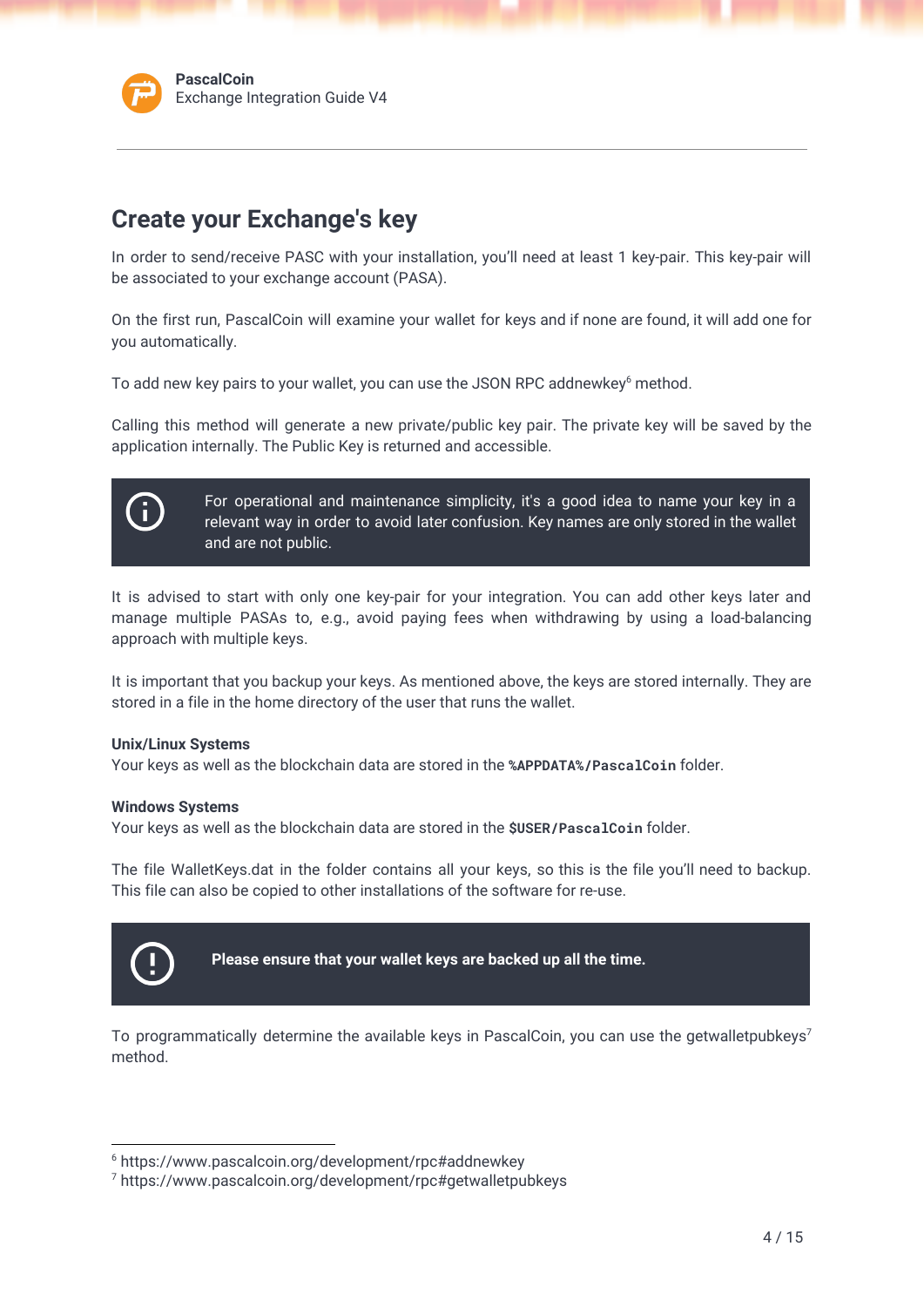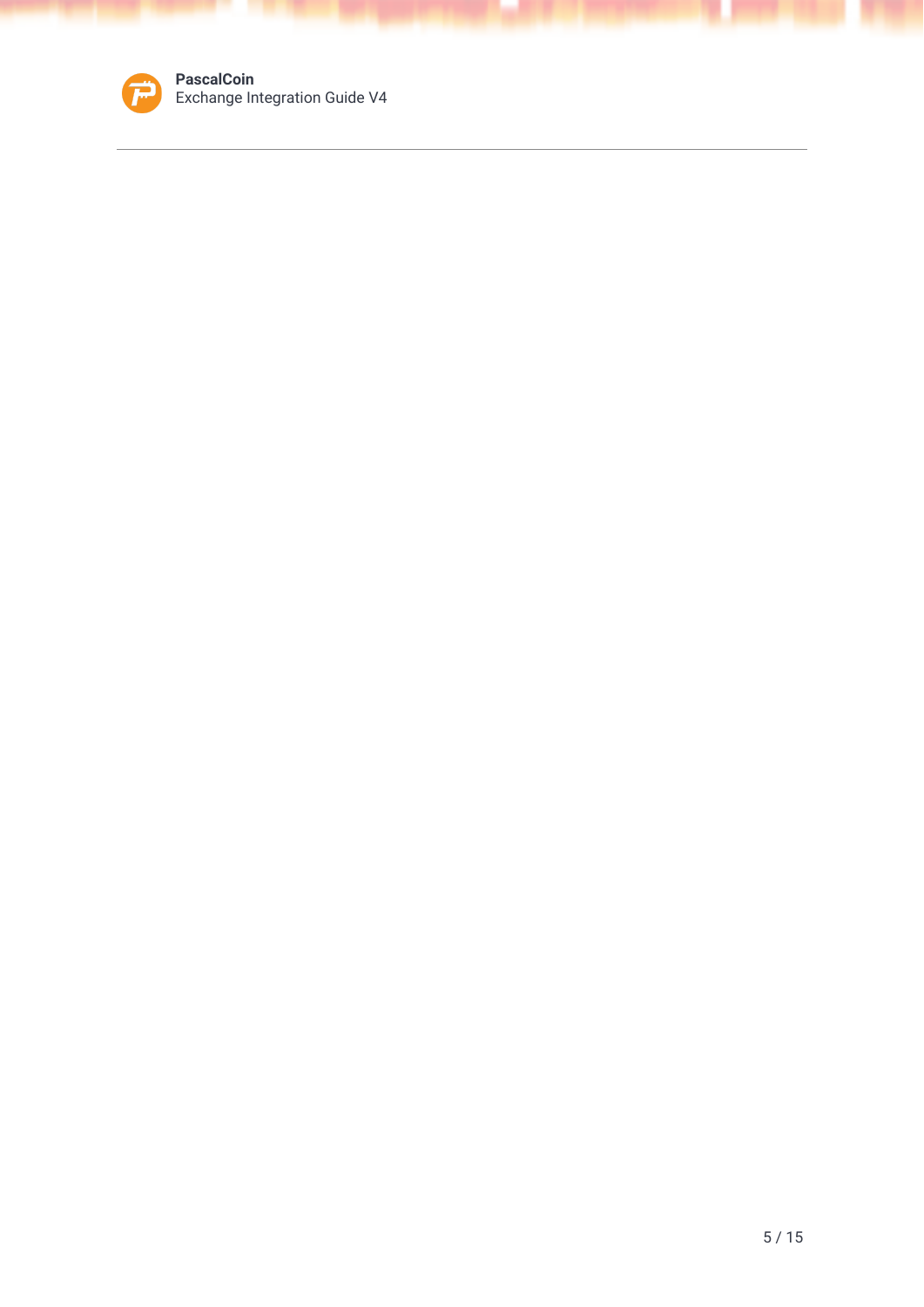

### **Acquire your exchange account**

In order to receive deposits and send withdrawals, your exchange needs an account (PASA). Getting an account is easy:

- **PascalCoin Team** Ask the PascalCoin team for a proper exchange account.
- **getpasa.com** Buy a random account for 3 PASC
- **pascwallet.com** Buy an account you like via this PASA exchange - **Discord server**
- Join #free-pasa-bot to obtain a free random PASA
- **In-Wallet purchase** Use the wallets in-protocol PASA exchanging features. Many accounts are available for purchase directly in the network.

It is advised to use a recognizable and memorable PASA account number for your exchange.

PASA account numbers are 32 bit unsigned integers. They contain a checksum that makes it easier for users to verify if the account they entered is valid. The checksum is appended via "-" after the account number and is calculated as follows:

((AccountNumber \* 101) MOD 89)+10

After you acquired an account, you are able to either receive or send PASC.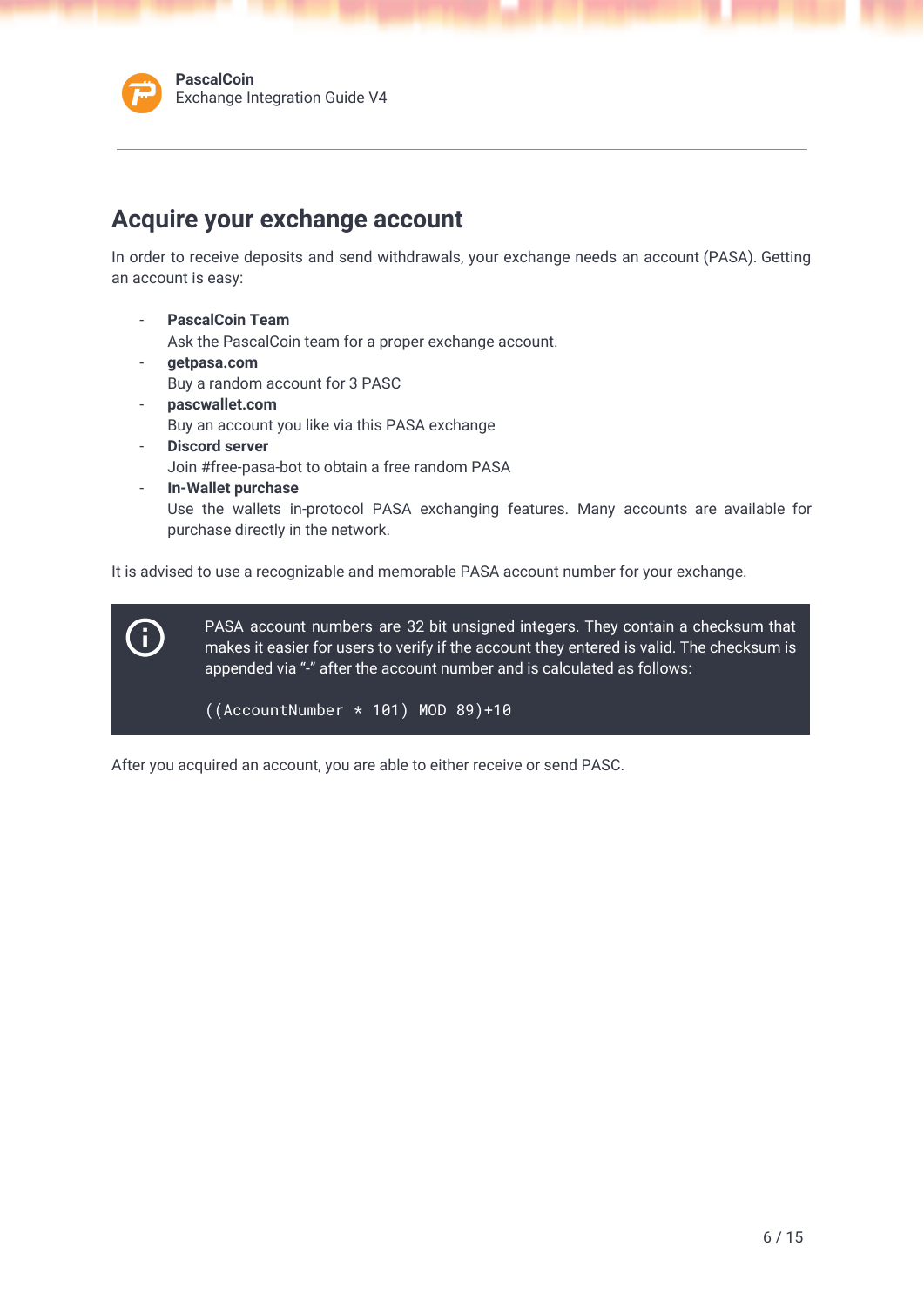**PascalCoin** Exchange Integration Guide V4

# **Understanding payloads**

Accepting and assigning deposits is easier as it is in other currencies. Everything is managed via payloads, which, in essence, are nothing more than additional data that can be added to a transaction and can be read by certain persons. Payloads from the API are in HEX format (called HexaString in the docs) without any preceding 0X. You need to instruct your users to include a payload with their transaction to your exchange account to identify a deposit. This payload needs to be encoded to hex by you in case of a withdrawal or decoded by you in case of a deposit.

Payloads can be encrypted by the user. This functionality is explained in detail here<sup>8</sup>, but to give you a brief introduction, we will explain the possibilities in short here. Please refer to the documentation for more info.

### - **No encryption (none)**

No encryption will take place and the payload is added to the operation "as is". Everyone can read the payload.

### - **Destination public key (dest)**

The encryption will be executed using the destination PASA public key. PascalCoin will take the public key that owns the receiving account (destination) and encrypts the payload. The payload can only be decrypted by the owner of the receiving public key (the one that also knows the private key). No-one else will be able to decrypt the value.

#### - **Senders public key (sender)**

The encryption is done through the senders public key. PascalCoin will take the public key of the sender account and encrypts the payload.

The payload can only be decrypted by the owner of the public key (the one that also knows the private key). No-one else will be able to decrypt the value.

### **- AES256 with password (pwd)**

The third and last encryption method is to use a password. PascalCoin will take the defined password to create an initialization vector (IV) and Key to encrypt the payload using AES256-CBC. The payload can be decrypted by everyone who knows the password.

This means that you cannot accept every transaction that arrives in your PASA. You can only read payloads the are either unencrypted or encrypted using your public key.

How you handle invalid/unrecognizable transactions is up to you. Sending back the transaction to the sender is a valid approach and is covered at the end of this document.

The withdraw payload should be free to set by your users on your exchange.

<sup>8</sup> [https://www.pascalcoin.org/content/pascalcoin\\_payloads](https://www.pascalcoin.org/content/pascalcoin_payloads)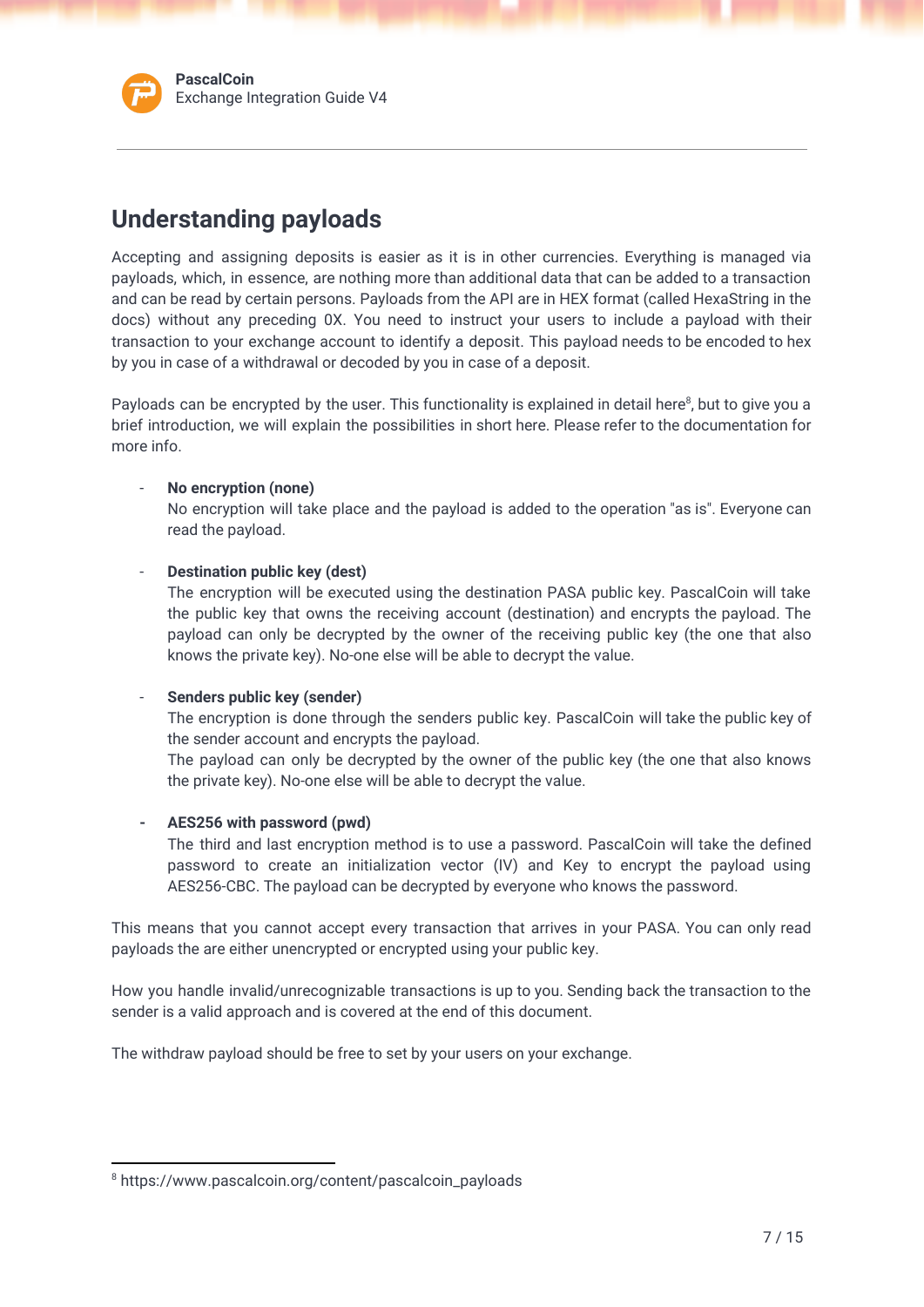

### **Proposed workflow for accepting user deposits**

Suppose the exchange account (PASA) is **12345-67**. All deposits and withdrawals will operate through this account on your exchange.

This is a proposed workflow to show how it **can** work, but if your structure is completely different and not adaptable from your point of view feeld free to get in touch with the PascalCoin team.

Every action that alters the PascalCoin BlockChain is called an operation. There are various types available, but we will only cover 1 operation type which is an operation to transfer PASC from one account (PASA) to another account.

### Users Table

Imagine your users table to look like this. Each user in your database contains a unique payload string to identify PascalCoin deposits. Payload strings are at max a string of 512 bytes.

| - ID  | <b>EMail</b>   | <b>Name</b> | pascal_payload | <b>Other fields</b> |
|-------|----------------|-------------|----------------|---------------------|
| 523   | bob@mail.com   | <b>Bob</b>  | XH42SD         | $\cdots$            |
| 10655 | alice@mail.com | Alice       | S82DG2         | $\cdots$            |

### Deposits / Withdrawals Table(s)

Imagine you record each deposit and withdrawal of your users. This is how it might look like:

| - ID          | type     | User-ID | <b>PASC OPHASH</b> | status         | <b>Other fields</b> |
|---------------|----------|---------|--------------------|----------------|---------------------|
|               | deposit  | 523     | XXXXX              | <b>SUCCESS</b> | $\cdots$            |
| $\mathcal{P}$ | withdraw | 10655   | YYYYY              | error          | $\cdots$            |
| 3             | withdraw | 10655   | 77777              | pending        | $\cdots$            |

The operation hash of a PascalCoin operation is a string of 32 bytes $^{\circ}$ .

<sup>9</sup> [https://github.com/PascalCoin/PascalCoin/wiki/Ophash-\(txID\)](https://github.com/PascalCoin/PascalCoin/wiki/Ophash-(txID))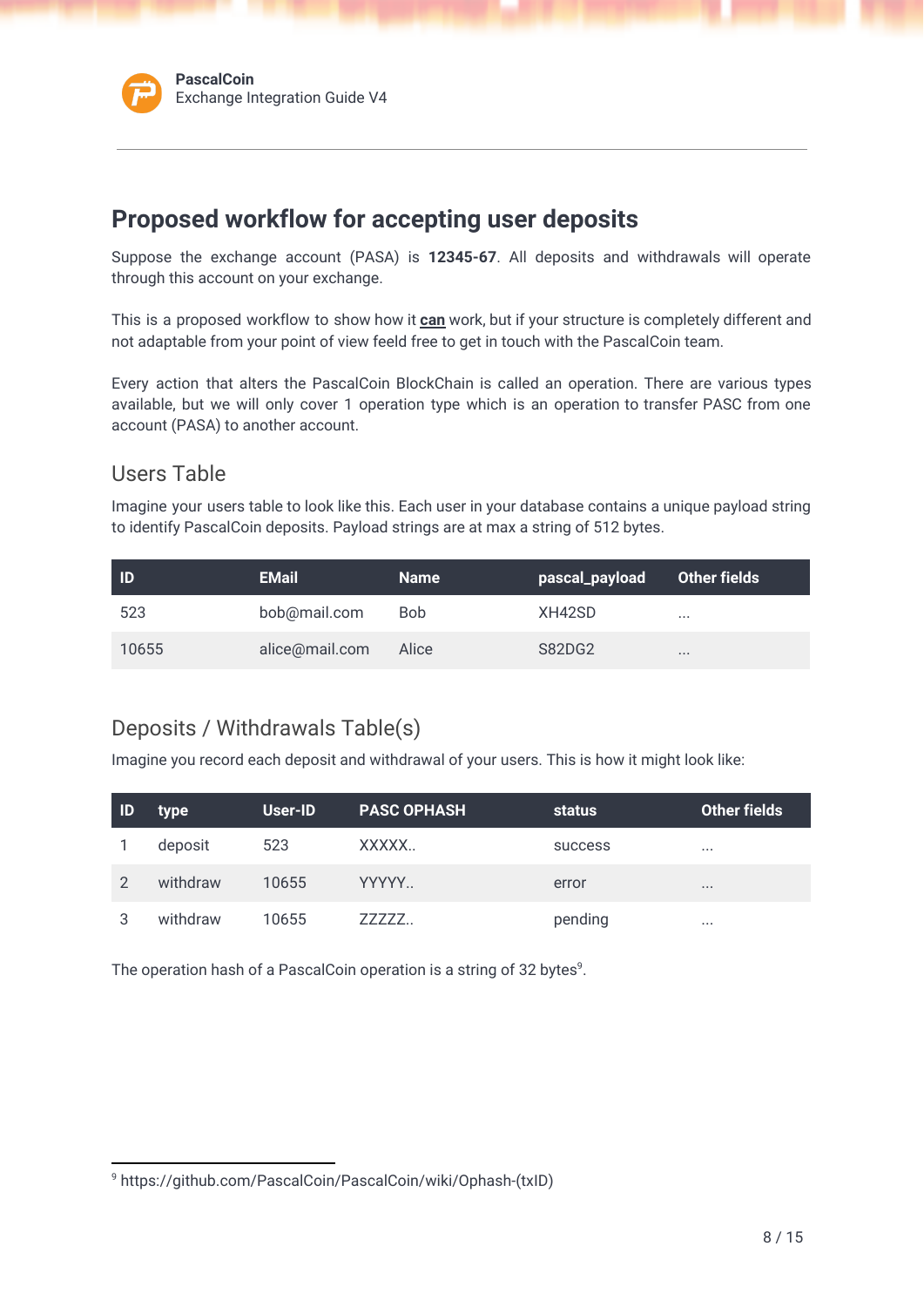

## **Accepting user deposits**

Your node is operational. You have setup your keys and have a working PASA. Now you need to scan for deposits using the same workflow you would use for other cryptocurrencies.

Here is an example scenario:

- For Bob to deposit PASC into his exchange account he sends transactions to 12345-67 with payload XH42SD.
- For Alice to deposit PASC into her exchange account she sends transactions to 12345-67 with payload S82DG2.

The users payload encryption can either be none (no encryption) or dest (using your public key) for you to identify the deposit..

It is advised to follow this workflow:

#### 1. **(optional) Get pending operations**

If you want your users to get immediate feedback of a transaction to your account (deposit) or to their account (withdraw), use the method getpendings<sup>10</sup>. This will list all pending transactions that are not included in any block yet. Pending operations are visible more or less immediately and the amount of the transaction is already reflected in the receiving wallets balance (0-confirmation).

#### 2. **Get operations of new block**

Use getblockoperations<sup>11</sup> to fetch the operations of a block. Use getblockcount<sup>12</sup> to check the number of blocks (and check for new ones).

Both of these methods give you a list of operations. Loop all these operations (take care, the getblockoperations and getpendings results are paged). WIth this list, check if:

- **operation.optype = 1**

This identifies a transaction.

- **operation.receivers[0].account = exchange account** This identifies the receiving account of the transaction (yours).
- **- operation.receivers[0].payload = match in database** This is the payload of the transaction for you to use to identify your user.

<sup>10</sup> <https://www.pascalcoin.org/development/rpc#getpendings>

<sup>11</sup> <https://www.pascalcoin.org/development/rpc#getblockoperations>

<sup>12</sup> <https://www.pascalcoin.org/development/rpc#getblockcount>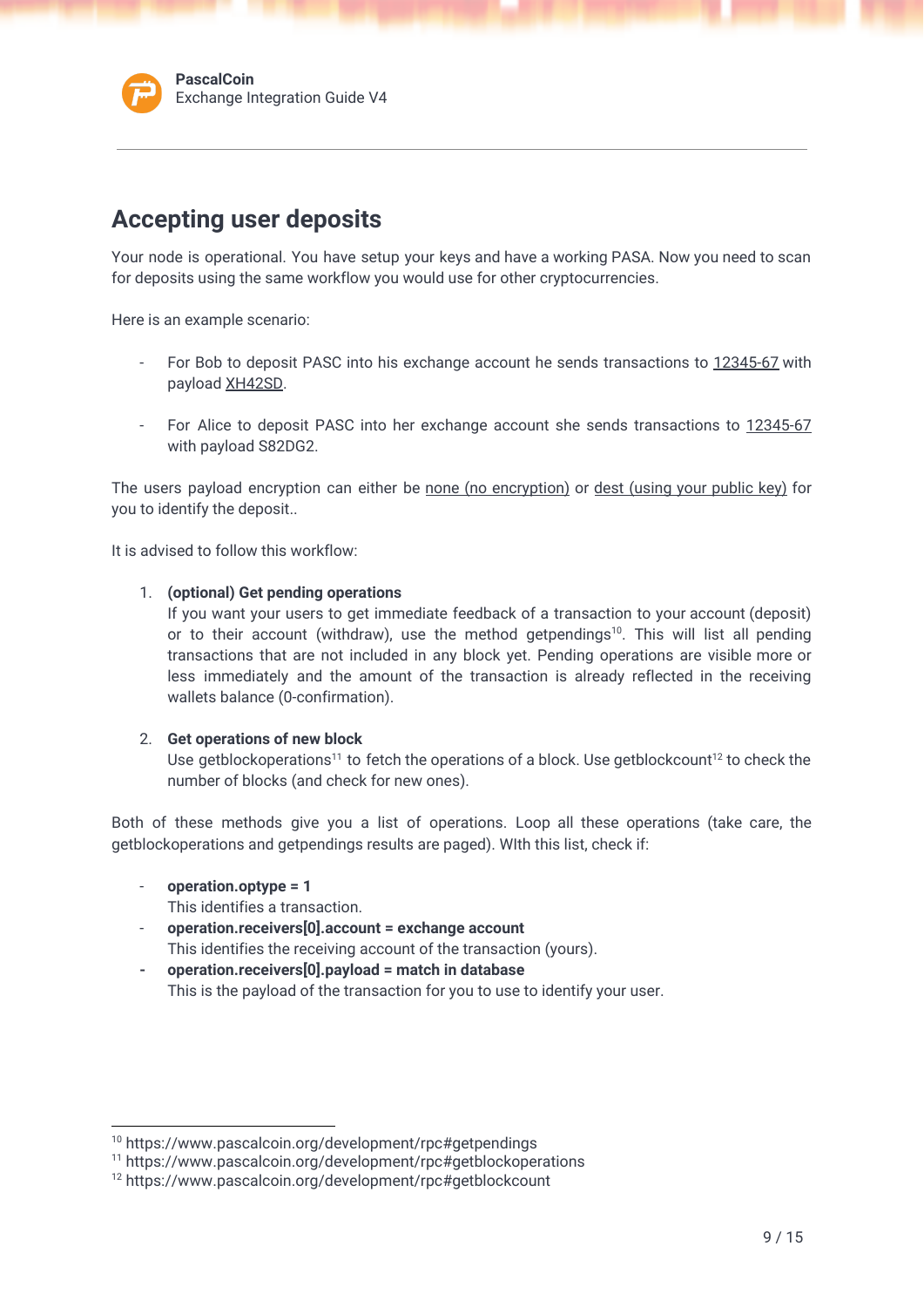

**Payloads are user submitted values, so make sure you don't use them in your (database) backend without proper escaping!**

To decrypt a payload and associate the transaction with one of your users the following way is advised:

- 1. Take the payload as is and transform the Hex-String to a string (no encryption)
- 2. Check your user database if there is a payload associated with the payload of the transaction. If one is found, the transaction is valid.
- 3. If the above fails, try to decrypt the payload using the payloaddecrypt<sup>13</sup> RPC API and a possible set of passwords. PascalCoin will try to decrypt the payload with the available private keys in your wallet and the possible passwords (can be left empty). Repeat 1 and 2 with the decrypted payload.

If the above fails, the payload got encrypted and you'll will never know what the payload means. Possible reasons:

- The user used his own public key to encrypt the payload.
- The user used an unknown password to encrypt the payload.
- Or.. there is a misunderstanding and the sender simply used a wrong payload value.

In case the transaction can be identified successfully, record it in your deposit/withdrawal database.

Each operation contains a field called maturation. It shows the age of an operation in terms of blocks. To verify a deposit to your account or to handle malicious transactions, it is advised to wait for at least 2 confirmations.

<sup>13</sup> <https://www.pascalcoin.org/development/rpc#addnewkey>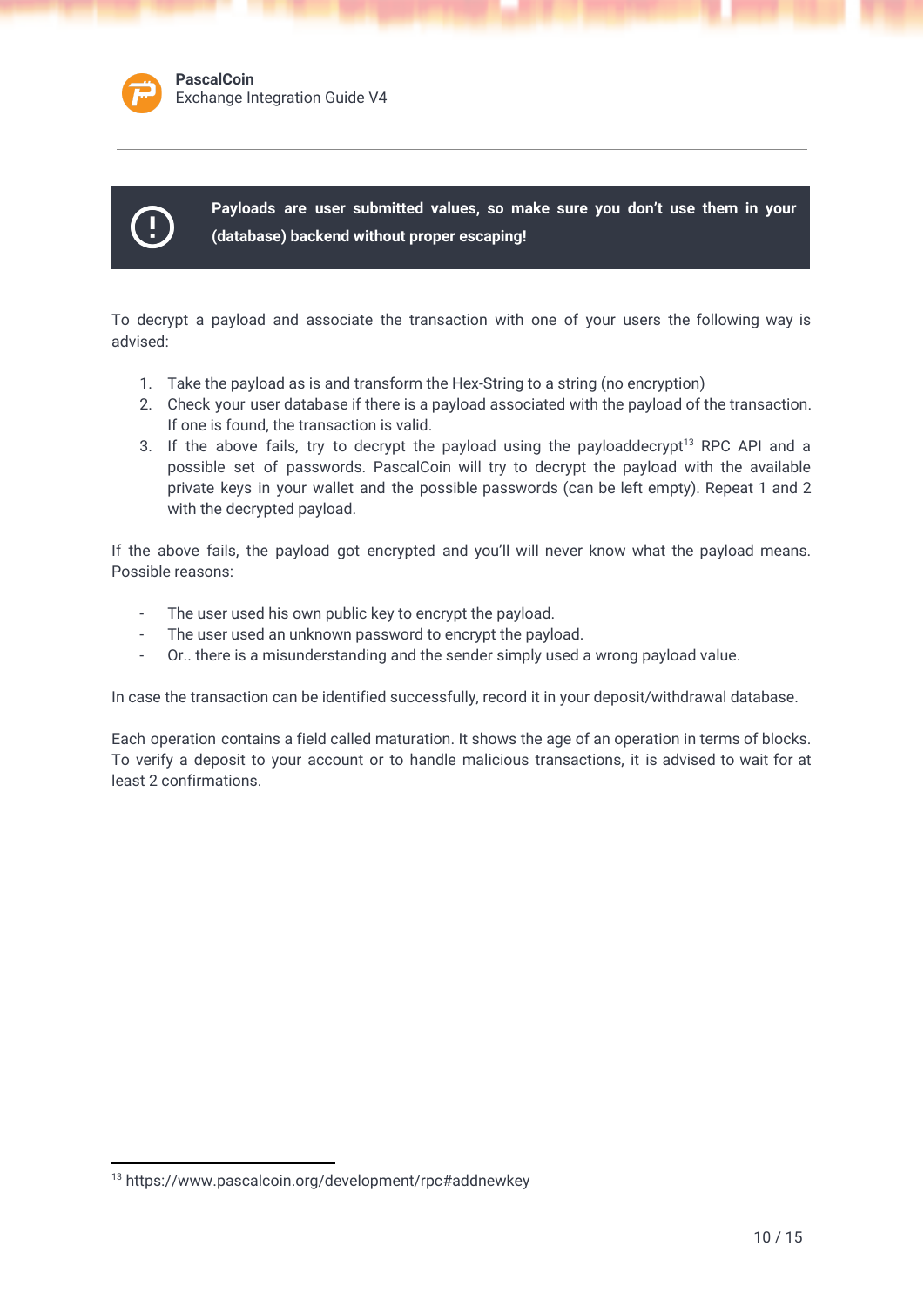

### **Withdrawing**

When a user wants to withdraw it's PASC from your exchange, your withdrawal form should (at best) look like this:

### PASA Account

| YOUR PASA<br>PASA account:<br>GE <sup>7</sup> |
|-----------------------------------------------|
|-----------------------------------------------|

### **The account to withdraw to.**

Checksums of accounts are an important feature to make sure the user did not input a wrong account number.

Additionally you could add a button for users to get their own PASA. You can either distribute your own PASA and subtract the price from the withdrawal or use an external service like getpasa.com.

### Payload

|  | Payload: |  |  |
|--|----------|--|--|
|--|----------|--|--|

The payload the user wants to specify. You can add another option to let the user define the encryption method of the payload, but if not it is advised to not use any encryption (none).

Use the sendto<sup>14</sup> JSON RPC method to create a new transaction.

When an operation is created, it will be in the pending state. So no block is associated with it and it will have no maturation.

The resulting operation hash starts with 8 zeros until the operation is included. After the operation got included, the first 8 bytes will represent the block number, so the ophash will change! The JSON-RPC findoperation<sup>15</sup> method is able to find the operation with either the pending ophash or the altered ophash after the operation is included. Just make sure your backend can handle the change of an operation hash.

<sup>14</sup> [https://www.pascalcoin.org/development/rpc#s](https://www.pascalcoin.org/development/rpc#getpendings)endto

<sup>15</sup> <https://www.pascalcoin.org/development/rpc#findoperation>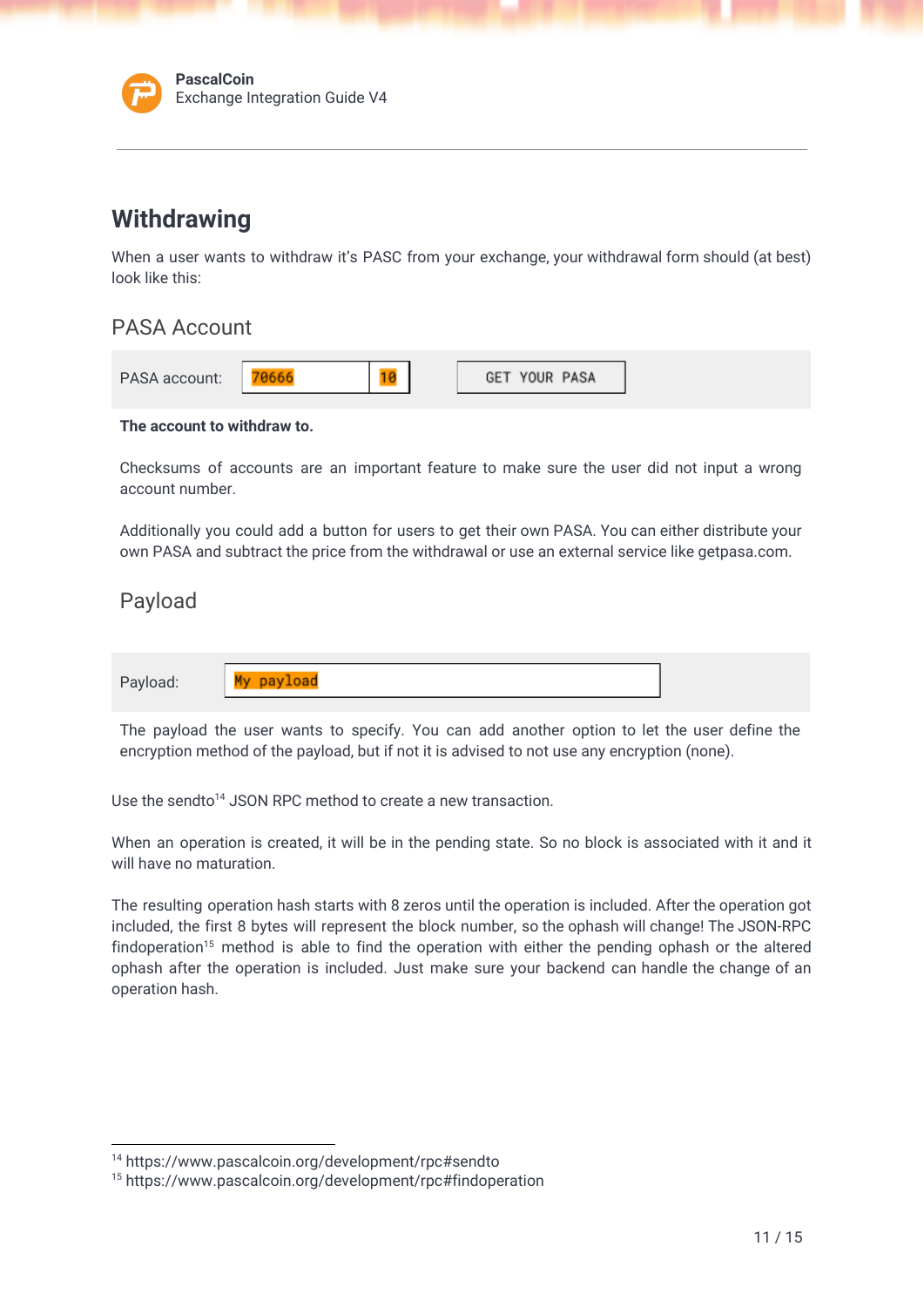

# **Checklist**

This checklist can be used to make sure your implementation works.

- ❐ **Check that your node is secured** Port 4004 open, port 4003 only accessible for allowed IPs
- ❐ **Deposit with valid payload using no encryption.** This deposit should be successful.
- ❐ **Deposit with valid payload using destination encryption.** This deposit should be successful.
- ❐ **Deposit with valid payload using sender encryption.** This deposit should fail. Optional: send back the transaction with the origin ophash.
- ❐ **Deposit with valid payload using a password.** This deposit should fail. Optional: send back the transaction with the origin ophash.
- ❐ **Withdraw to an invalid account.** This should fail, use getaccount<sup>16</sup> to check if an account exists.
- ❐ **Withdraw to a valid account.** This should be successful.
- ❐ **Check if your wallet is password protected.** Calls to payloaddecrypt or sendto should return an error code.

<sup>16</sup> <https://www.pascalcoin.org/development/rpc#getaccount>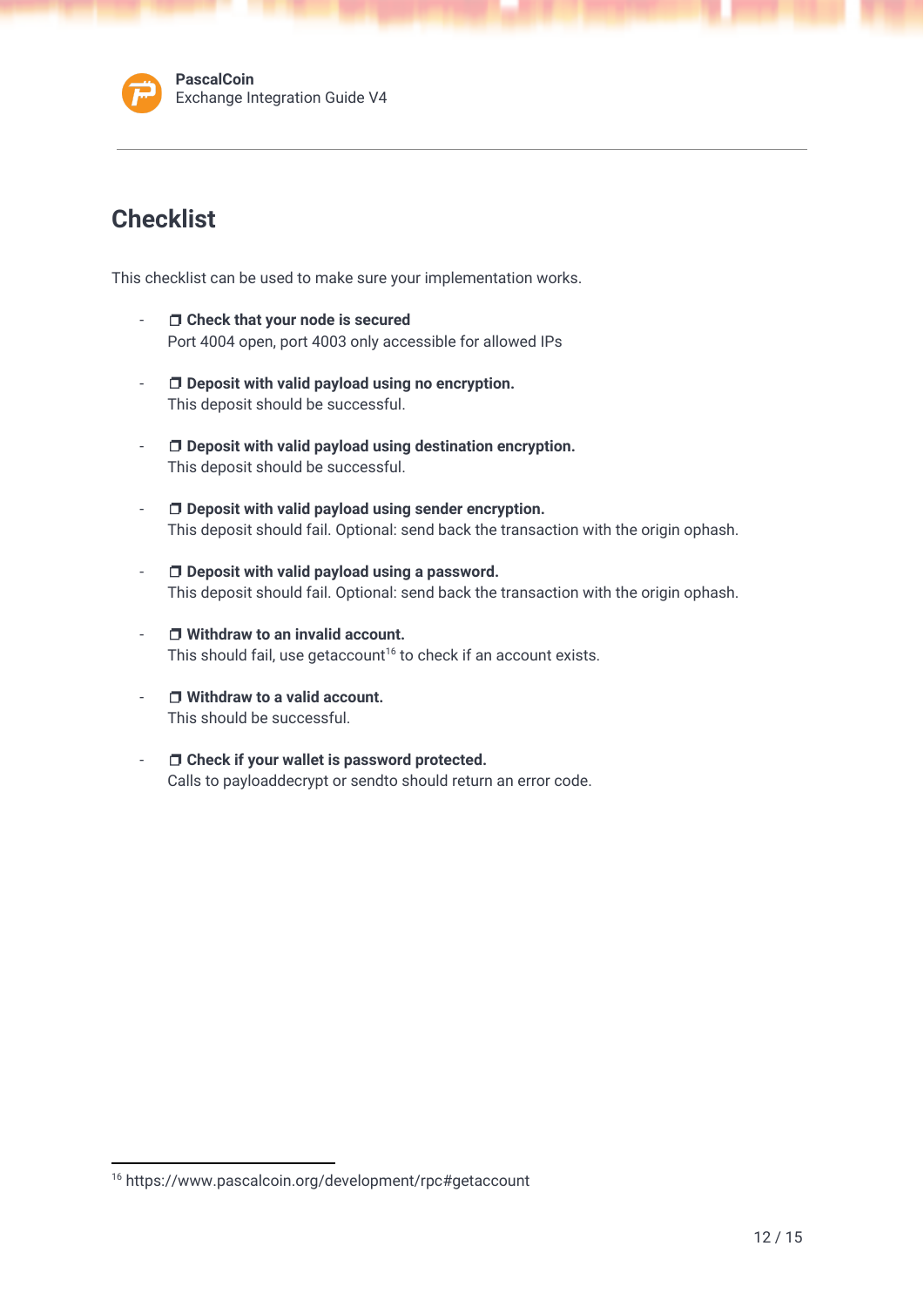

# **Appendix**

A list of technical explanations.

### HexaString Conversion

Pseudo Code from string to HexaString.

```
originalString
hexaString
foreach 8BitChar in originalString
    byte = to-decimal(8BitChar)
     hex = to-hex(8BitChar)
     hex = pad-left(hex, length=2, '0')
     append hex to hexaString
end foreach
```
Pseudo Code from HexaString to string.

```
hexaString
originalString
foreach 2chars in hexaString
   dec = to-decimal(2chars) 8BitChar = to-ascii(dec)
    append 8BitChar to originalString
  end foreach
```
### **Examples:**

| <b>Decrypted</b> | <b>Encrypted</b>               |
|------------------|--------------------------------|
| Hello World      | 48656C6C6F20576F726C6421       |
| email@domain.de  | 656d61696C40646F6D61696E2E6465 |
| €                | E282AC                         |

### Checksum calculation

The formula to calculate the checksum of an account is as follows:

```
((AccountNumber * 101) MOD 89)+10
```
#### **Examples:**